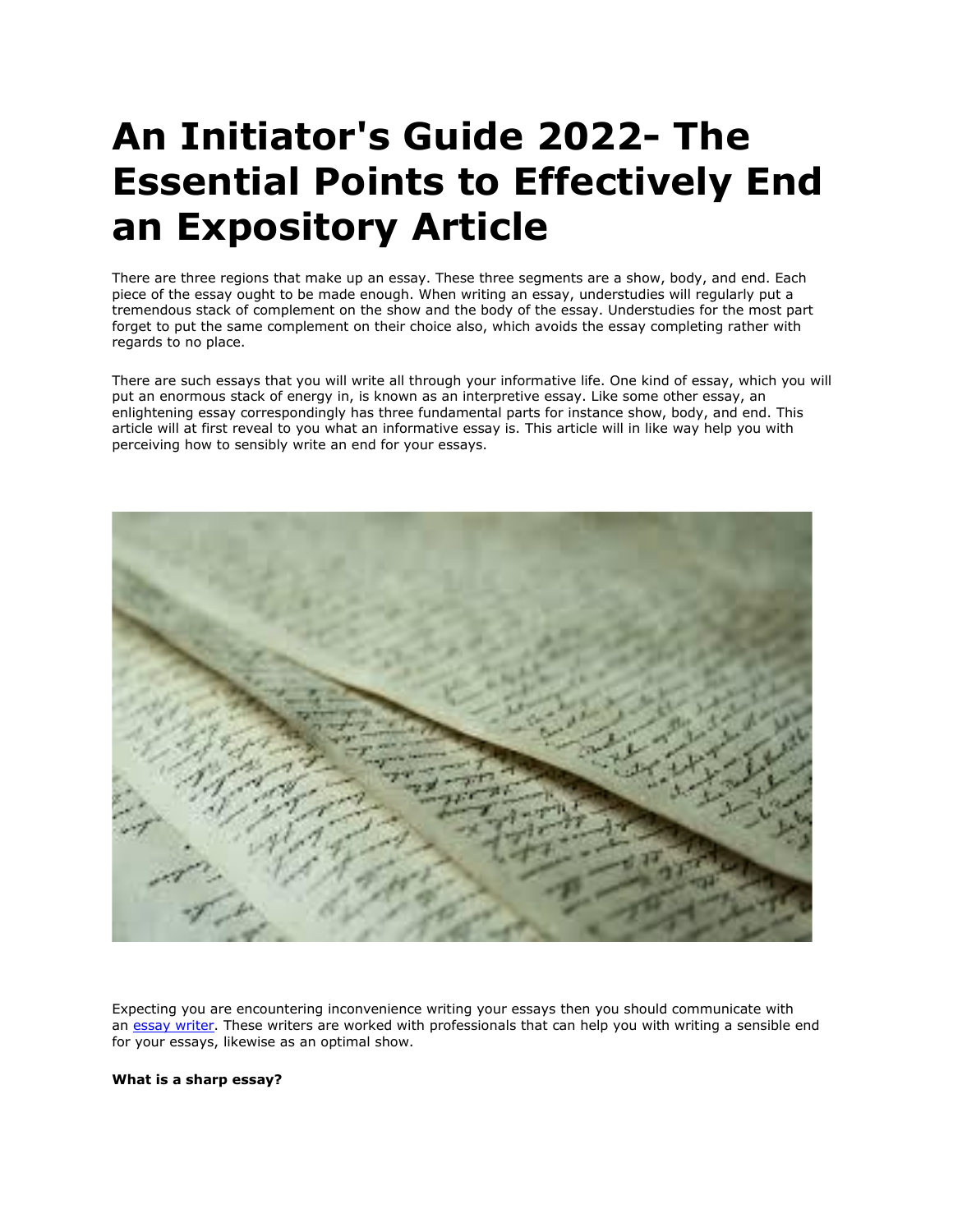Persisting through that your educator or teacher demands that you write an expressive essay, then, they are mentioning that you investigate and do dissect on a specific idea. That is actually the inspiration driving an informative essay. At whatever point you have picked an idea. Your standard target is to use the affirmation you have gathered to address a perspective that is related with the idea.

An informative essay may sound dazzling regardless it might be improved for better arrangement. Just consider it as an assessment essay at any rate with extra means. Like various essays, you truly need a solid show where you present your idea. This statement should explain your body segments that will come later the show.

Each body segment you write should begin with a stunning theme sentence. The theme sentences will be the sign of mix of your body districts. The cases made in the theme sentences ought to be stayed aware of statement from both fundamental and partner sources.

Remember to remember sensible changes for each of the three bits of your essay. Moves are the cement that holds your essay together. Without them, the essay will fall to pieces. Progress words in like manner help the peruser of your essay like the movement of the essay or consider the [essay writer online.](https://youressaywriter.net/)

In any case how your interpretive essay is a portrayal of educational writing, you ought to regardless be imaginative. Creative mind enduringly impacts the peruser. To set up a nice first association, then, be creative while writing your informative essay. Basically remember you are not writing a science fiction novel so don't go off the deep end with innovative cerebrum

Since you know what an explaining essay is, let us look at how you can write a useful end for it. The going with segment should help you with keeping an eye out for the solicitation,'How could I write my essay to make it look convincing and phenomenal?'

## **How to write a real end for genuine essays?**

Closes are everything viewed as the last district toward the fulfillment of an essay. A convincing end segment can change how the peruser sees your work. The interest can in like manner assume an immense part in convincing the peruser to see your point of view. fundamental inspirations driving why you should know how to write a strong end

Regardless the way that the peruser will overview the finish of your essay close to the end, this doesn't mean that you should not zero in on it. The going with tips will help you in writing an astonishing and convincing end for your schematically essays

Start your choice with a revamped assortment of the hypothesis statement. This will help in collaborating the fulfillment of your essay with the introduction of your essay

Use the show as a format for your choice. You should mention the significance and the relaxation movement behind the essay later an adequately long time-line To Reinforce The Thought For The Peruser Summarize The Information That You Have Effectively Mentioned In Your Body Regions. Make The Necessary Strides Not To Meticulously Depict The Situation. Keep It Straightforward Just By Posting The Central Issues That Have Now Been Dissected In the body segments

An end is no spot to add extra information. Any information concerning the theme ought to be joined the body segments. You should fundamentally summarize the information you have mentioned in the body of the essay and the same old thing to it

Write a sensible closing sentence which arrangements to the impressions of the peruser or gives a thought. This choice is reliant upon you

At this point encountering inconvenience writing an awesome and convincing end for your essay? Contact an [essay writing service](https://theessaywritingservice.com/) as they can help you with writing and besides change your previous essays.